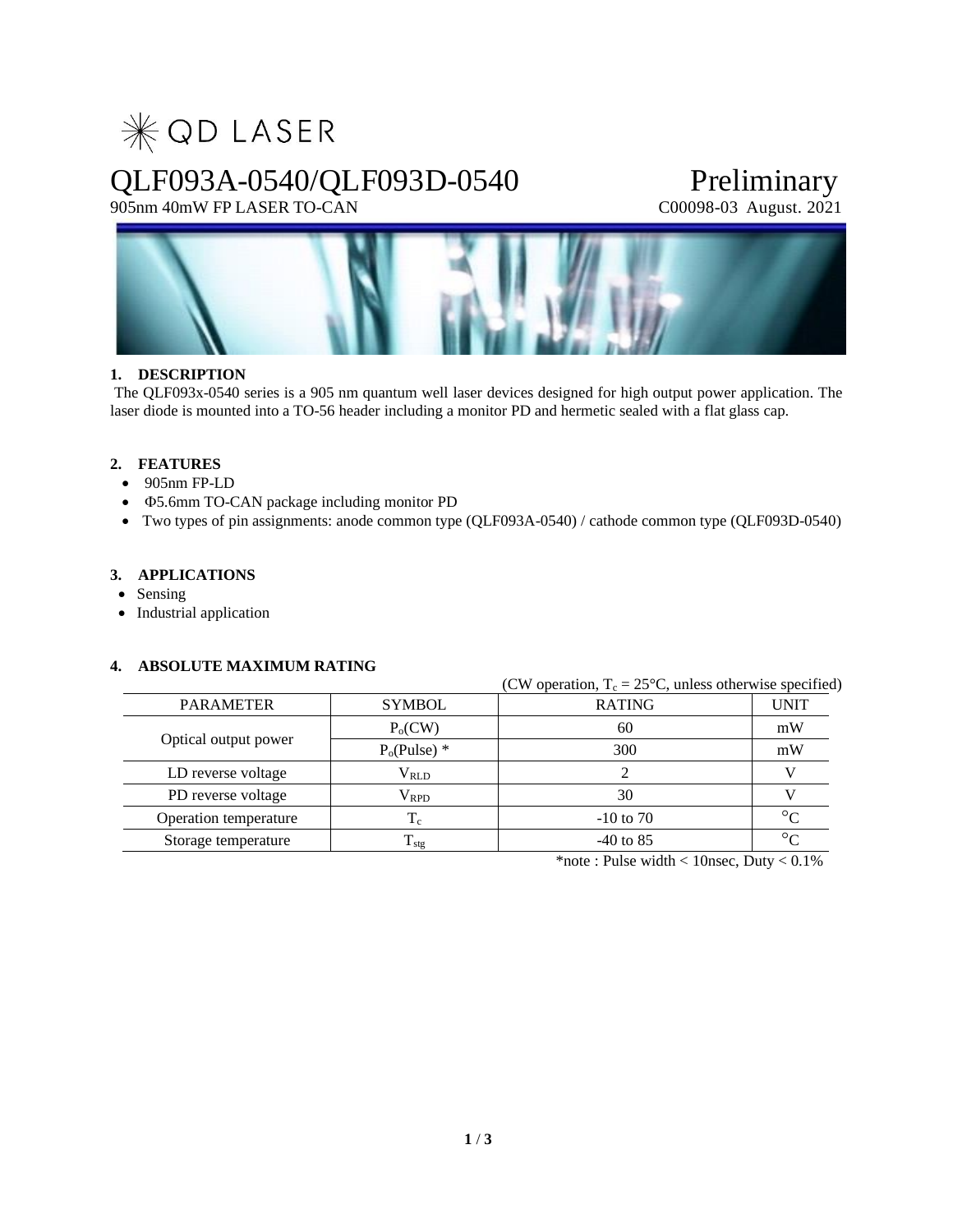$*$ QD LASER

QLF093A-0540/QLF093D-0540 C00098-03

|                              |                   |                                   | $(T_c = 25^{\circ}C$ , unless otherwise specified) |            |                          |             |
|------------------------------|-------------------|-----------------------------------|----------------------------------------------------|------------|--------------------------|-------------|
| <b>PARAMETER</b>             | <b>SYMBOL</b>     | <b>TEST CONDITION</b>             | <b>MIN</b>                                         | <b>TYP</b> | <b>MAX</b>               | <b>UNIT</b> |
| Threshold current            | $I_{th}$          | CW                                |                                                    | 30         | 55                       | mA          |
| <b>Operation current</b>     | $I_{op}$          | CW, $P_0=40$ mW                   | $\overline{\phantom{a}}$                           | 75         | 100                      | mA          |
| Operation voltage            | $\rm V_{op}$      | CW, $P_0=40$ mW                   |                                                    | 2.1        | 2.5                      | V           |
| Slope efficiency             | n                 | $CW, P_0 = 5 - 40$ mW             | 0.8                                                | 0.9        | $\overline{\phantom{0}}$ | W/A         |
| Monitor current              | $I_m$             | CW, $P_0 = 40$ mW, $V_{RD} = 5$ V | 30                                                 | 150        | 500                      | $\mu A$     |
| Peak wavelength              | $\lambda_{\rm p}$ | CW, $P_0=40$ mW                   | 880                                                | 900        | 915                      | nm          |
| Beam divergence*, Horizontal | $\theta_h$        | CW, $P_0=40$ mW                   | 8                                                  | 11         | 14                       | deg.        |
| Beam divergence*, Vertical   | $\theta_{\rm v}$  | CW, $P_0=40$ mW                   | 14                                                 | 17         | 20                       | deg.        |
| Beam angle, Horizontal       | $d\theta_h$       | CW, $P_0=40$ mW                   | $-3$                                               |            | 3                        | deg.        |
| Beam angle, Vertical         | $d\theta_v$       | CW, $P_0=40$ mW                   | $-3$                                               |            | 3                        | deg.        |

#### **5. OPTICAL AND ELECTRICAL CHARACTERISTICS**

\*Beam divergence is FWHM of far field pattern.

#### **6. Outline Drawing**



All dimensions in millimeters Unless otherwise specified, Tolerance ±0.3mm